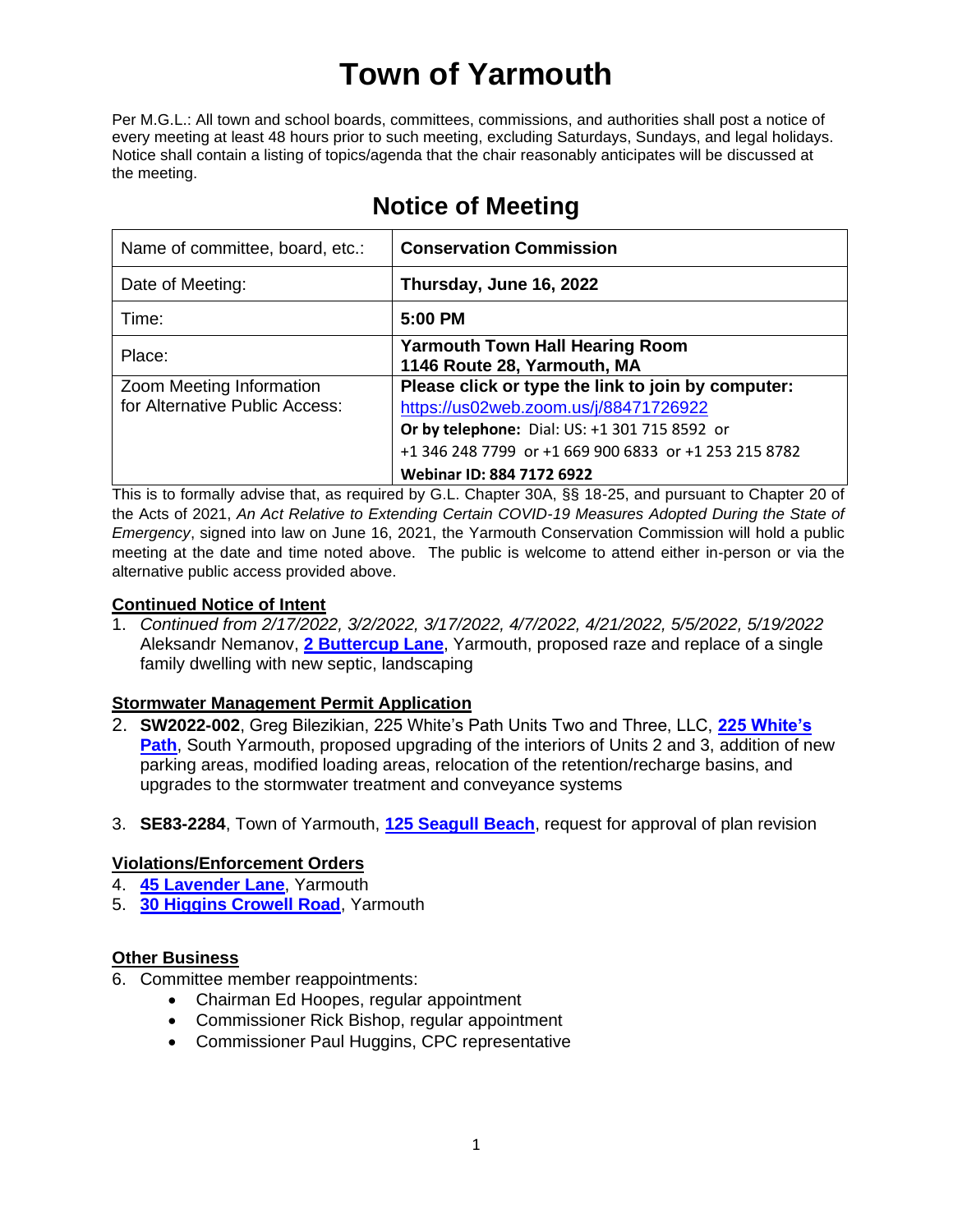### 7. Approval of Meeting Minutes: June 2, 2022

| Posted By (Name): | <b>Karen Greene</b> |
|-------------------|---------------------|
| Signature:        | Karen Greene        |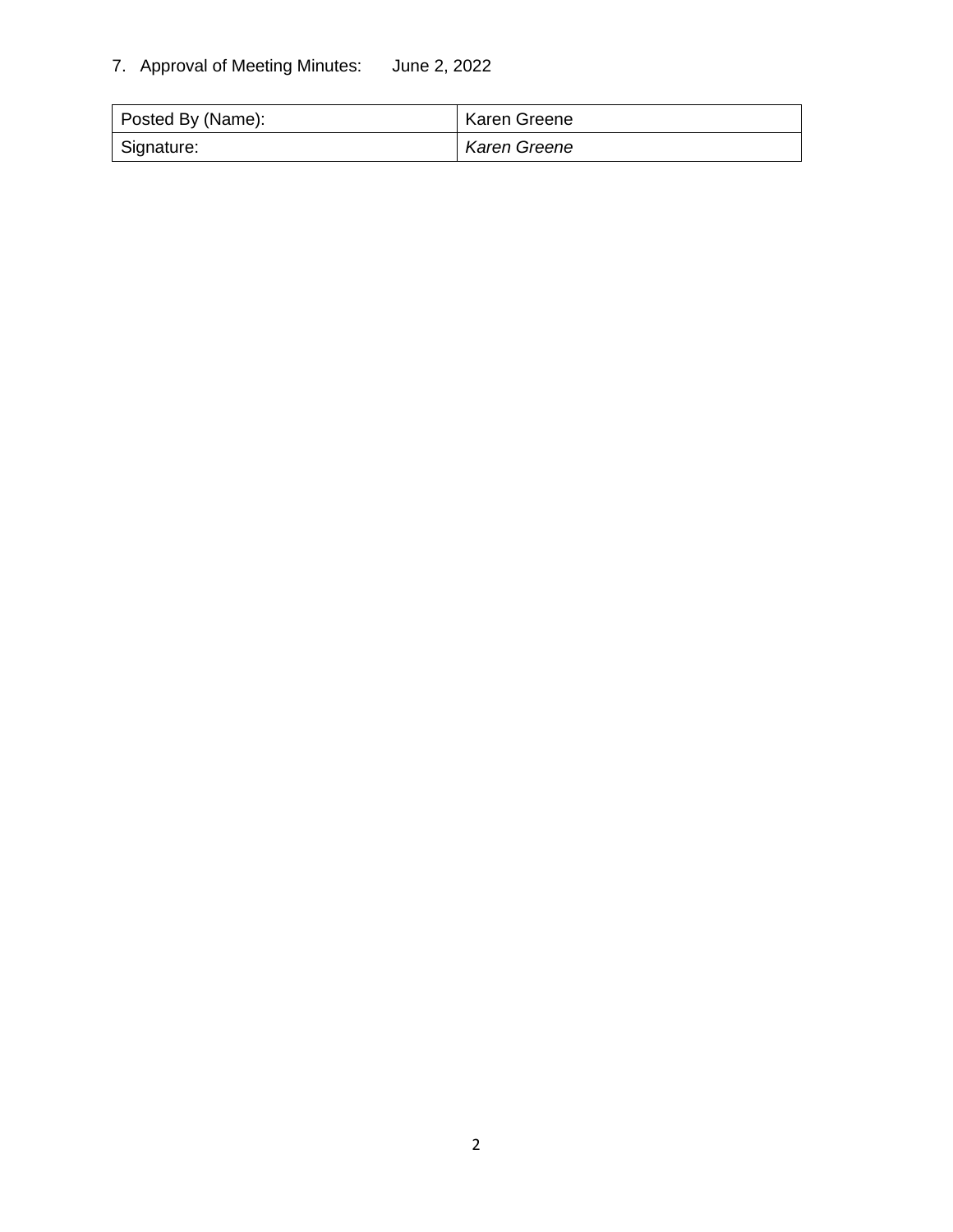# Town of Yarmouth

Per M.G.L.: All town and school boards, committees, commissions, and authorities shall post a notice of every meeting at least 48 hours prior to such meeting, excluding Saturdays, Sundays, and legal holidays. Notice shall contain a listing of topics/agenda that the chair reasonably anticipates will be discussed at the meeting.

## Notice of Meeting

*YARMOUTH TOWN CLERK* "22JUN13PM2:39 RFC

| Name of committee, board, etc.:                            | <b>Conservation Commission</b>                                                                                                                                                                                                     |
|------------------------------------------------------------|------------------------------------------------------------------------------------------------------------------------------------------------------------------------------------------------------------------------------------|
| Date of Meeting:                                           | Thursday, June 16, 2022                                                                                                                                                                                                            |
| Time:                                                      | 5:00 PM                                                                                                                                                                                                                            |
| Place:                                                     | <b>Yarmouth Town Hall Hearing Room</b><br>1146 Route 28, Yarmouth, MA                                                                                                                                                              |
| Zoom Meeting Information<br>for Alternative Public Access: | Please click or type the link to join by computer:<br>https://us02web.zoom.us/j/88471726922<br>Or by telephone: Dial: US: +1 301 715 8592 or<br>+1 346 248 7799 or +1 669 900 6833 or +1 253 215 8782<br>Webinar ID: 884 7172 6922 |

This is to formally advise that, as required by G.L. Chapter 30A, SS 18-25, and pursuant to Chapter 20 of the Acts of 2021, An Act Relative to Extending Certain COVID-19 Measures Adopted During the State of Emergency, signed into law on June 16,2021, the Yarmouth Conservation Commission will hold a public meeting at the date and time noted above. The public is welcome to attend either in-person or via the alternative public access provided above.

### Continued Notice of lntent

1. Continued from 2/17/2022, 3/2/2022, 3/17/2022, 4/7/2022, 4/21/2022, 5/5/2022, 5/19/2022 Aleksandr Nemanov, 2 Buttercup Lane, Yarmouth, proposed raze and replace of a single family dwelling with new septic, landscaping

### **Stormwater Management Permit Application**

- 2. 5W2022-002, Greg Bilezikian, 225 White's Path Units Two and Three, LLC, <sup>225</sup>White's Path, South Yarmouth, proposed upgrading of the interiors of Units 2 and 3, addition of new parking areas, modified loading areas, relocation of the retention/recharge basins, and upgrades to the stormwater treatment and conveyance systems
- 3. SE83-2284, Town of Yarmouth, 125 Seaqull Beach, request for approval of plan revision

#### **Violations/Enforcement Orders**

- 4. 45 Lavender Lane, Yarmouth
- 5. 30 Higgins Crowell Road, Yarmouth

#### **Other Business**

- 6. Committee member reappointments:
	- Chairman Ed Hoopes, regular appointment
	- . Commissioner Rick Bishop, regular appointment
	- . Commissioner Paul Huggins, CPC representative